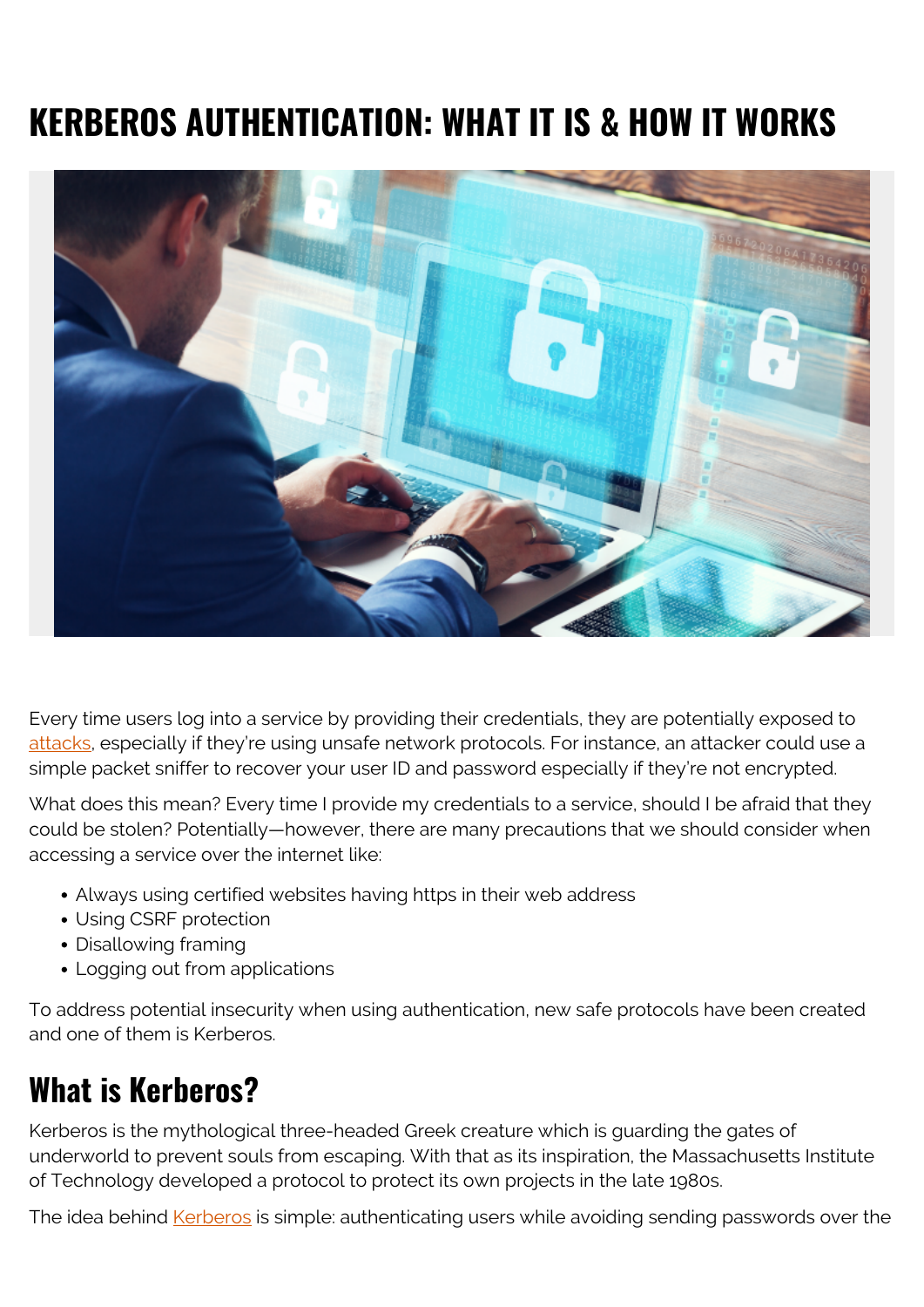internet.

This protocol can be easily adopted even on insecure networks as it is based on a strong cryptography and it's developed on a client-server model. Enabling a service to use Kerberos authentication is referred to as making the service "Kerberos aware". This is actually possible for the majority of software.

### **How Kerberos Works**

When authenticating, Kerberos uses symmetric encryption and a trusted third party which is called a Key Distribution Center (KDC).

At the moment of the authentication, Kerberos stores a specific ticket for that session on the user's machine and any Kerberos aware service will look for this ticket instead of prompting the user to authenticate through a password.



Source: BMC Software

These are the steps in Kerberos Authentication:

- 1. PC Client logs on the domain. A Ticket-Granting Ticket (TGT) request is sent to a Kerberos KDC
- 2. The Kerberos KDC returns a TGT and a session key to the PC Client
- 3. A ticket request for the application server is sent to the Kerberos KDC. This request consists of the PC Client, TGT and an authenticator.
- 4. The Kerberos KDC returns a ticket and a session key to PC Client.
- 5. The ticket is sent to the application server. Upon receiving the ticket and the authenticator, the server can authenticate the PC Client.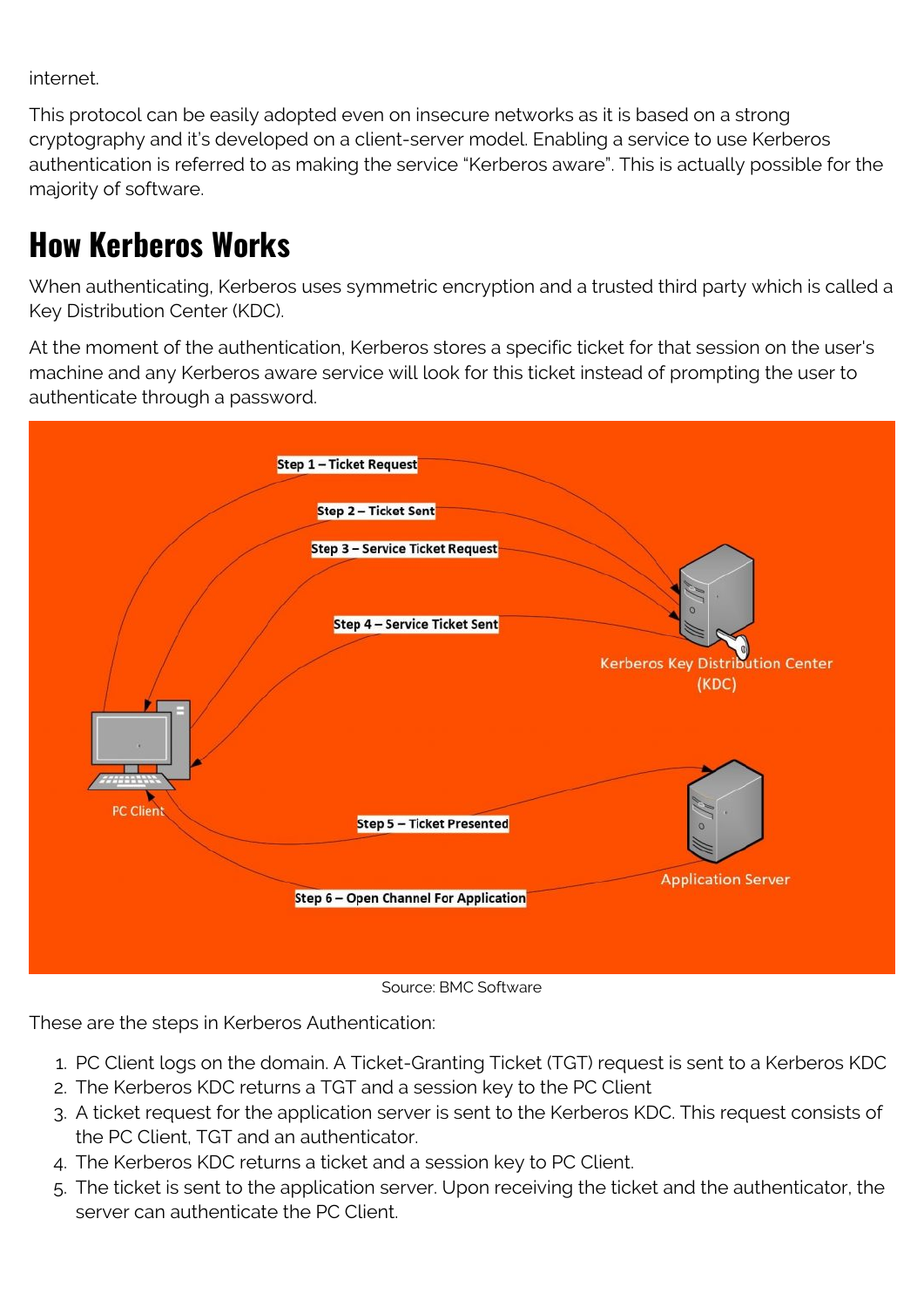6. The server replies to the PC Client with another authenticator. On receiving this authenticator, the PC Client can authenticate the server.

Kerberos integration is also supported by Remedy Single Sign On which is the main authentication module that is used for a great number of BMC products.

In Remedy Single Sign On, it is possible to configure a Kerberos as the authentication service. In this case, Remedy Single Sign On validates the token that is sent from a client (e.g., a browser to give access to BMC Digital Workplace) together with a KDC and lets the user log into the application using her/his Windows credential.

#### **Advantages & disadvantages of Kerberos**

Like many technical solutions, Kerberos has advantages as well as some weaknesses.

The principal advantages in adopting Kerberos as an authentication service are:

- Passwords are never sent across the network because only keys are sent in an encrypted form;
- Authentication is mutual, so client and server authenticate at the same steps and they are both sure they are communicating with the right counterpart;
- Authentications are reusable and do not expire;
- Kerberos is entirely based on open Internet standards and;
- Kerberos is adopted by a huge number of industries, so any new weaknesses in its security protocol or in underlying modules are quickly corrected.

The weaknesses of Kerberos are:

- If a non-authorized user has access to the Key Distribution Center, the whole authentication system is compromised.
- Kerberos can only be adopted by Kerberos aware applications. It could be a problem to rewrite the code for some applications in order to make them Kerberos aware.

## **Installing & using Kerberos**

When using Kerberos authentication in Remedy Single Sign On, you need to remember to enable Kerberos authentication for the browsers you're using. It is not always enabled by default. Here's how to do that for two commonly used web browsers.

For Internet Explorer:

- 1. On the Internet Options dialog box, select the Advanced tab.
- 2. Then, scroll down to the Security settings. Select the *Enable Integrated Windows Authentication* check box.
- 3. Click the OK button and then, restart the browser so that the settings take effect.

For Firefox:

- 1. Open Firefox and enter about:config in the address bar. Dismiss any warnings that appear.
- 2. In the Filter field, enter negotiate.
- 3. Double-click the network.negotiate-auth.trusted-uris preference. This preference lists the trusted sites for Kerberos authentication.